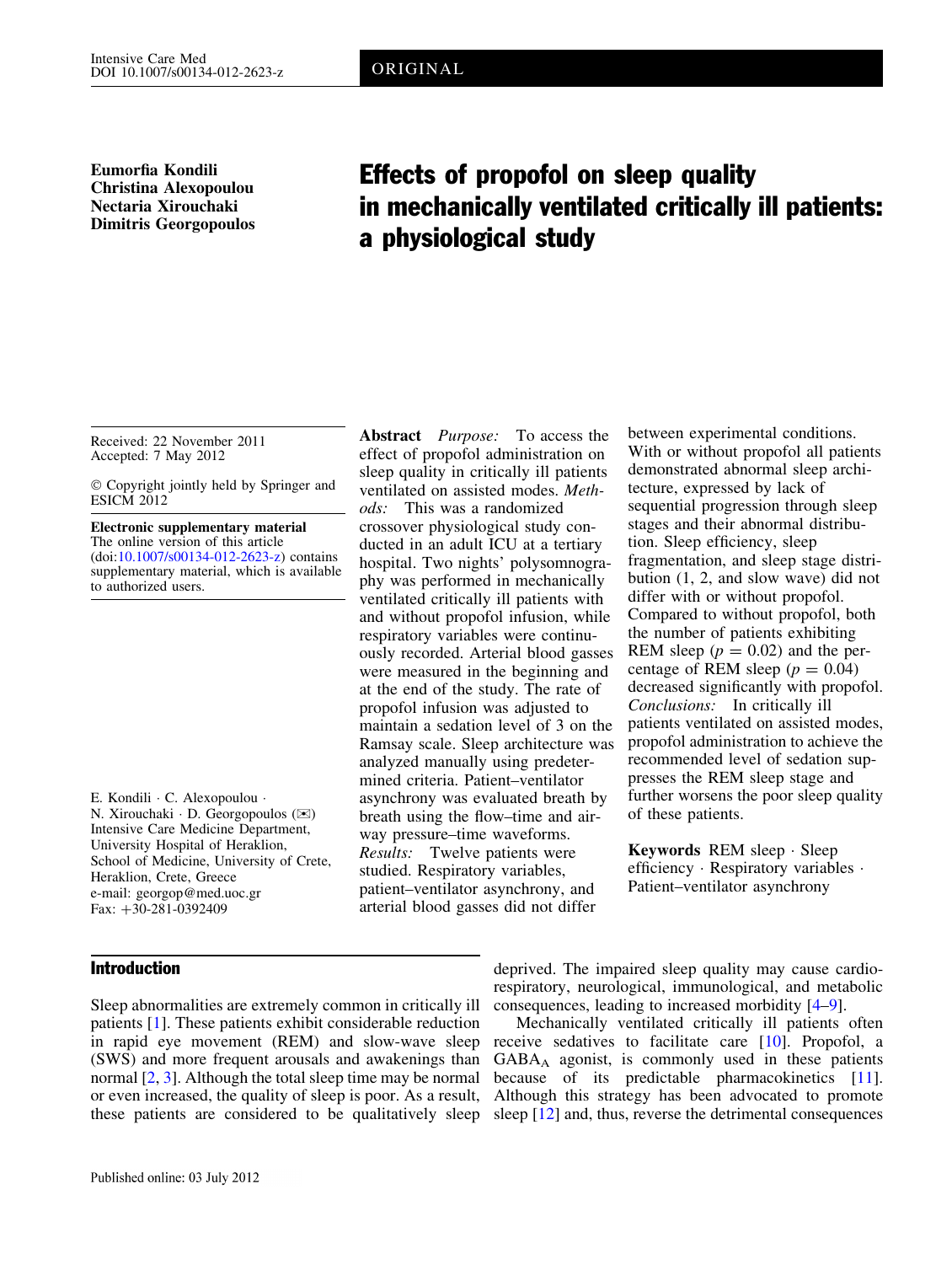of sleep deprivation, the effects of propofol on sleep quality in critically ill patients are not well established. Studies have shown that prolonged sedation with propofol in rats is associated with a restorative effect similar to sleep [[13](#page-5-0)]. Propofol administration in sleep-deprived animals results in recovery from sleep deprivation that is not different from that obtained with normal sleep [\[14\]](#page-5-0). In normal humans as well as in critically ill patients propofol-induced loss of consciousness is accompanied by the appearance of EEG slow waves that resemble the slow waves of non-REM (NREM) sleep [[15](#page-5-0), [16\]](#page-5-0). Nevertheless, in all these studies the doses of propofol were much higher than those recommended in critically ill patients [\[10](#page-5-0)]. Indirect data in the literature indicate that at lower dose propofol may adversely affect sleep [[17](#page-5-0)]. The aim of this physiological study was to assess the effects of propofol on sleep quality in a group of critically ill patients ventilated on assisted modes. The rate of propofol infusion was adjusted to maintain a sedation level of 3 on the Ramsay scale (response to commands) [[18](#page-5-0)], as recommended for this group of patients [\[10\]](#page-5-0).

## **Methods**

#### Patients

The study, performed between October 2009 and October 2011, was approved by the human studies subcommittee and informed consent was obtained from patients and surrogates. Critically ill patients who had been receiving mechanical ventilation for at least 48 h and who were anticipated to be on assisted modes for two consecutive days were studied. At the time of the study, the patients were hemodynamically stable without vasoactive drugs and ventilated on assisted modes of support through cuffed endotracheal or tracheostomy tubes. We think that it was mandatory for proper interpretation of the results to perform sleep studies in patients not receiving any sedative or opioid, because both may affect sleep architecture; this study design made it possible to compare sleep with and without propofol. Thus, patients not requiring sedation or analgesia with opioids were selected. Exclusion criteria were (1) Glasgow coma scale less than 11; (2) acute physiology score portion of the APACHE II greater than 15 [\[19](#page-5-0)]; (3) presence of delirium at the time of the study, as defined by the confusion assessment method for ICU; (4) administration of any sedative drugs or opioids over the last 24 h; (5) detectable plasma levels of sedative drugs (i.e., benzodiazepine, propofol) or opioids (i.e., morphine) before the study; (6) history of epilepsy or any other neurological disease that may potentially have significant effect on the quality of sleep; (7) history of sleep apnea; and (8) ongoing sepsis. The mode of support, level of assist, positive end-expiratory pressure (PEEP), and fractional

concentration of inspired  $O<sub>2</sub>$  (FIO<sub>2</sub>) were determined by the primary physician, who was not involved in the study. Changes either in the mode of support or in the ventilator settings based on the primary physician's judgment resulted in patient withdrawal from the study. Administration of opioids and/or neuroleptic (antipsychotic) medications during the entire study period was also a reason for patient withdrawal. Where necessary, nonsteroidal anti-inflammatory drugs (NSAIDs) were used for analgesia.

#### Measurements

Polysomnography was performed on each patient as previously described [[1\]](#page-5-0). Sleep architecture was scored manually using standard criteria [[20](#page-5-0)]. Total sleep fragmentation index (TSFI) was calculated as the sum of arousals and awakenings per hour of sleep [\[20](#page-5-0)]. Periodic breathing was identified visually [[16\]](#page-5-0). Respiratory variables were measured on a breath-by-breath basis during NREM sleep and in a similar fashion during wakefulness. Major asynchrony, such as ineffective efforts, double triggering, and autotriggering, was evaluated by inspection of flow–time and pressure–time waveforms [\[21](#page-5-0)]. Asynchrony index (expressed in percentage) was calculated as the number of asynchrony events divided by the total respiratory rate computed as the sum of the number of ventilator cycles (triggered or not) and of ineffective efforts [\[22\]](#page-5-0).

#### Study protocol

All studies were performed between 10:00 p.m. and 7:00 a.m. in a single room in the ICU with the window blinds closed. Noise, nursing, and other interventions were minimized during the night of the study. Light was decreased to a minimum level that did not interfere with patient's assessment. Care was taken to ensure similar environmental conditions between the two study nights.

Each patient was studied during two consecutive nights with or without propofol in a random order. On the propofol night, a bolus of 0.01–0.05 mg/kg of propofol was given over 2 min at 10.00 p.m. followed by continuous infusion at a rate that was adjusted to maintain a sedation level of 3 on the Ramsay scale [\[18](#page-5-0)]. In order to prevent bias in propofol administration, only two highly experienced physicians were responsible for propofol titration (EK and CA, senior intensivists) and did not have access to EEG. Continuous infusion was stopped at 7.00 a.m. Apart from this time interval the patients did not receive any sedation throughout the study. If there was need for sedation as judged by the primary physician, the patient was withdrawn from the study. On both experimental conditions arterial blood gasses were measured in the beginning and at the end of the study.

Data were analyzed using non-parametric tests. Continuous variables were expressed as medians (interquartile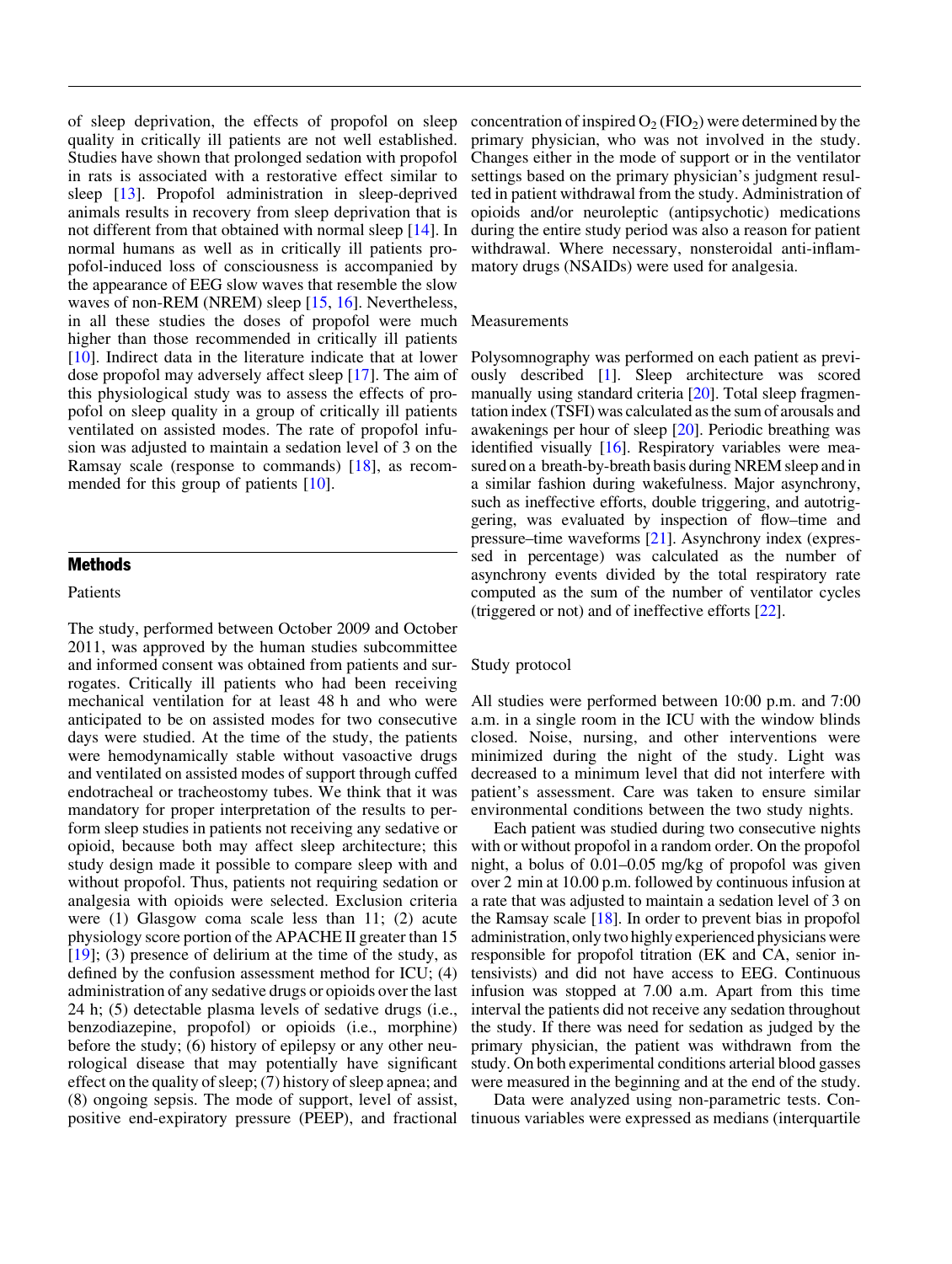<span id="page-2-0"></span>ranges, IQR) and compared using the Wilcoxon test. Table 2 Sleep architecture without and with propofol Categorical variables were compared using the Fisher exact test. A p value less than 0.05 was considered statistically significant.

## **Results**

Thirteen patients were studied. Ten patients were ventilated with pressure support (PS), 2 with proportional assist ventilation with load-adjustable gain factors  $(PAV+)$ , and one with continuous positive airway pressure (CPAP) (Purritan-Benett 840, Tyco, Gosport, UK). With propofol one patient ventilated with  $PAV+$  exhibited severe respiratory acidosis (PaCO $_2$  80 mmHg, pH  $\langle 7.30 \rangle$  necessitating a mode change and thus was excluded from further analysis. Baseline characteristics of the remaining 12 patients are shown in Table 1 (see also Table S1 in ESM). Apart from propofol all other medications were similar (in terms of type and dose) between the two study periods. The median propofol infusion rate was 0.86 mg/kg/h (IQR 0.67–1.25). In all but one patient (no. 12) the requirements for sedation remained constant throughout the study night.

None of the patients exhibited either atypical (EEG features of SWS and absence of typical stage 2 sleep as indicated by no recognition of K complexes and sleep spindles) or burst suppression EEG pattern [[23](#page-5-0)]. With propofol sleep efficiency was not different from that without propofol (Table 2; Fig. 1). In all patients and on both study nights abnormal sleep architecture was observed consisting of a lack of sequential progression through sleep stages. Independent of the experimental condition SWS was infrequently observed, occurring in two patients without and in four with propofol (Fig. 2). Without propofol 6 out of 12 patients exhibited REM sleep. Propofol infusion virtually abolished the REM sleep ( $p = 0.04$ ), which was observed only in one patient

|  | <b>Table 1 Patients' characteristics</b> |
|--|------------------------------------------|
|  |                                          |

| Male sex, $n(\%)$<br>Age (years) | 6(50)<br>$73(63 - 75)$ |
|----------------------------------|------------------------|
| APACHE II at admission (points)  | $23(16-34)$            |
| MV length (days)                 | $18(16-25)$            |
| MV modes, $n$ (%)                |                        |
| <b>PS</b>                        | 10(84)                 |
| <b>CPAP</b>                      | 1(8)                   |
| $PAV+$                           | 1(8)                   |
| $PEEP$ (cmH <sub>2</sub> O)      | $6(5-6)$               |
| FIO <sub>2</sub>                 | $0.4(0.3-0.5)$         |

Values are median (IQR)

PEEP positive end-expiratory airway pressure, MV mechanical ventilation, PS pressure support, CPAP continuous positive airway pressure,  $PAV+$  proportional assist ventilation with load adjustable gain factors.  $FIO<sub>2</sub>$  fractional concentration of inspired  $O<sub>2</sub>$ 

|                                | Without<br>propofol | With<br>propofol   | <i>p</i> value |
|--------------------------------|---------------------|--------------------|----------------|
| TST (min)                      | $214(40-285)$       | 260 (113–417)      | 0.37           |
| Sleep efficiency<br>$($ % TST) | $62.6(13.1 - 85.9)$ | 76.3 (28.4–96.9)   | 0.37           |
| Stage $1$ (% TST)              | $30.7(4.6-66.7)$    | $20.8(5.6 - 80.6)$ | 1.00           |
| Stage 2 $($ % TST)             | $46.1(3.0-80.4)$    | $48.9(4.8 - 84.0)$ | 0.66           |
| SWS $( % TST)$                 | $0(0-0)$            | $0(0-5.8)$         | 0.75           |
| REM (%TST)                     | $1.4(0-13.0)$       | $0(0-0)$           | 0.04           |
| TSFI (events/h)                | $8.1(2.9-16.2)$     | 4.8 $(1.3-14.6)$   | 0.33           |
| Stage shifts                   | $21(7-48)$          | $22(11-28)$        | 0.69           |
| Intersleep awake<br>$($ % TST) | 11.4 (3.1–42.9)     | $6.8(1.2-43.5)$    | 0.79           |

Values are median (IQR)

TST total sleep time, REM rapid eye movement, SWS slow wave sleep, TSFI total sleep fragmentation index



Fig. 1 Sleep efficiency in each patient with and without propofol



Fig. 2 Sleep architecture in each patient without (upper panel) and with (lower panel) propofol. REM rapid eye movement; S1, S2 sleep stage 1 and 2, respectively; SWS slow wave sleep. With and without propofol patient no. 11 did not achieve sleep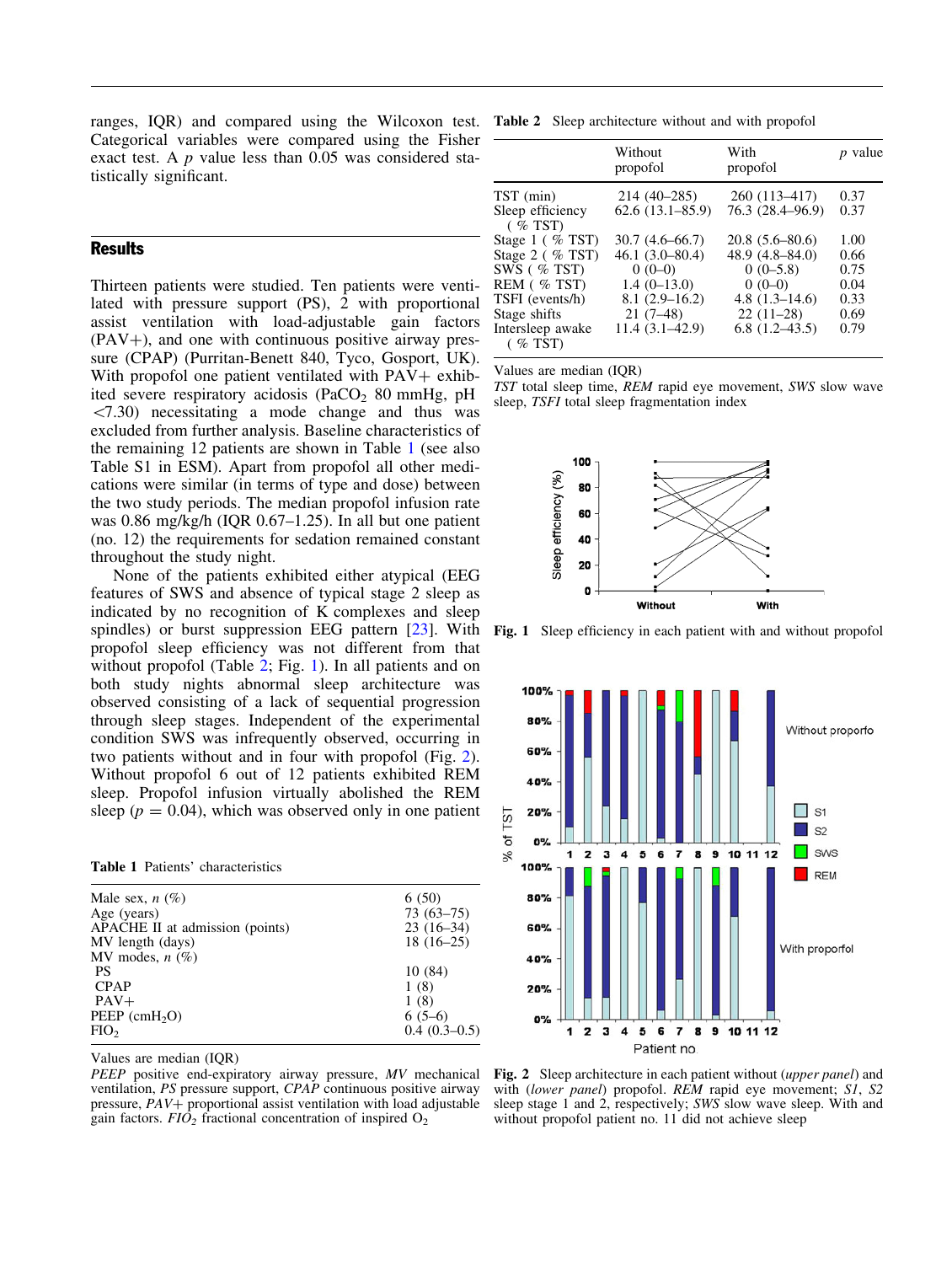|                                                                                          | Wakefulness                                                                       |                                                                                   | $p$ value                    | NREM sleep                                                                        |                                                                                 | <i>p</i> value               |
|------------------------------------------------------------------------------------------|-----------------------------------------------------------------------------------|-----------------------------------------------------------------------------------|------------------------------|-----------------------------------------------------------------------------------|---------------------------------------------------------------------------------|------------------------------|
|                                                                                          | Without<br>propofol                                                               | With<br>propofol                                                                  |                              | Without<br>propofol                                                               | With<br>propofol                                                                |                              |
| TV(L)<br>$T_{TOT}(s)$<br>Paw <sub>peak</sub> (cmH <sub>2</sub> O)<br>$P_{ET}CO_2$ (mmHg) | $0.44(0.34 - 0.54)$<br>$2.45(2.01-3.00)$<br>$11.5(7.0-19.0)$<br>$40.4(33.0-43.0)$ | $0.43(0.33 - 0.48)$<br>$2.51(1.85-2.83)$<br>$11.5(7.0-19.0)$<br>$41.5(35.0-45.0)$ | 0.66<br>0.70<br>0.32<br>0.11 | $0.40(0.32 - 0.48)$<br>$2.50(2.28-3.35)$<br>$11.0(7.0-15.0)$<br>$41.3(34.0-45.0)$ | $0.40(0.35-0.45)$<br>$2.55(2.00-2.70)$<br>$11.0(7.0-15.0)$<br>$43.0(37.0-46.5)$ | 0.87<br>0.26<br>0.32<br>0.13 |

**Table 3** Respiratory variables during wakefulness  $(n = 12)$  and NREM sleep  $(n = 11)$ 

Values are median (IQR)

TV tidal volume,  $T_{TOT}$  total breath duration,  $Paw_{peak}$  peak airway pressure,  $P_{ET}CO_2$  end-tidal CO<sub>2</sub> partial pressure

Table 4 Difference in blood gasses between the end and beginning of each study night

|                               | Without propofol        | With propofol           | <i>p</i> values |
|-------------------------------|-------------------------|-------------------------|-----------------|
| $\Delta$ PaO <sub>2</sub>     | $-1.5$ ( $-8.8/+12.5$ ) | $-4.5$ ( $-9.0/+10.0$ ) | 0.64            |
| $\triangle$ PaCO <sub>2</sub> | $1.0$ ( $-2.3/+5.0$ )   | $1.0(0.0/+4.0)$         | 0.70            |
| $\Delta$ pH                   | $0.00(-0.03/+.01)$      | $0.00(-0.04/+0.01)$     | 0.52            |

Values are median (IQR)

 $PaO<sub>2</sub>$ ,  $PaCO<sub>2</sub>$  partial pressure of arterial  $O<sub>2</sub>$  and  $CO<sub>2</sub>$ , respectively

 $(p = 0.02)$ , accounting for 3 % of total sleep time (Table [2;](#page-2-0) Fig. [2\)](#page-2-0). TSFI did not differ between the two experimental conditions (Tables [2](#page-2-0) and S2).

Both during wakefulness and NREM sleep respiratory variables did not differ with or without propofol (Table 3). Without propofol the incidence of major asynchronies was low and remained unaffected by the propofol infusion  $[0.3 \% (0.1-1.1)$  vs.  $0.3 \% (0.2-1.2)$ , respectively]. One patient exhibited significant periodic breathing (more than 10 % of NREM sleep) in both experimental conditions. Arterial blood gasses remained relatively stable throughout the night (Table 4) and did not differ between experimental conditions (Table S3 in ESM).

## **Discussion**

The main findings of our study were that in critically ill patients mechanically ventilated on assisted modes, propofol infusion titrated to achieve the recommended sedation depth suppressed the REM sleep stage and further worsened the poor sleep quality of these patients. These adverse effects of propofol on sleep cannot be explained either by increasing patient–ventilator dyssynchrony or by deteriorating gas exchange, which remained relatively stable during the two study nights.

The Ramsay sedation scale was used for titration of propofol administration [[18\]](#page-5-0). Although this scale has not been validated properly and lacks a sufficient measure of agitation, it is very simple and used extensively in ICUs worldwide. In addition, this scale has excellent inter-rater reliability and demonstrates strong correlation with validated sedation scales such as the Richmond agitation sedation scale [\[24,](#page-5-0) [25\]](#page-5-0). Furthermore in our study in order to avoid errors in sedation level, the titration of propofol was performed by two senior intensivists (EK, CA). The fact that in all but one patient the requirements for sedation remained constant throughout the study night indicates adequate goal-directed sedation. In addition the physicians responsible for titration did not have access to EEG and this guarantees that the titration of propofol followed the usual clinical practice (i.e., use of sedation scale) and was not influenced by EEG.

Contrary to general belief propofol administration at the doses studied did not significantly increase the sleep efficiency. On the other hand in three patients sleep efficiency was considerably lower with propofol than that without. In addition with and without propofol one patient did not achieve sleep at all. Paradoxical excitation, a welldescribed phenomenon observed with relatively low doses of propofol and consisting of an increase in beta activity on the EEG (13–25 Hz) and purposeless movements [\[26,](#page-5-0) [27\]](#page-5-0), may underlie the low sleep efficiency, although none of the studied patients exhibited the clinical picture of this phenomenon. Nevertheless, the inability of propofol at doses studied to increase the sleep efficiency does not guarantee that this sedation depth is associated with sleep pattern in EEG.

Our study reconfirmed previous studies showing that critically ill patients exhibit disorganized and poor quality sleep as evidenced by the lack of sequential progression through sleep stages and low percentages of SWS and REM sleep [[2,](#page-5-0) [3](#page-5-0), [17](#page-5-0)]. Propofol infusion at doses titrated to achieve the recommended sedation depth in critically ill patients not only failed to improve the sleep architecture but worsened the sleep quality because the drug virtually eliminated REM sleep. One could argue that the REM suppression we observed with propofol was due to relatively short sleep duration; with propofol REM may be delayed and would have occurred later if patients had been observed for a greater duration. Although we cannot entirely exclude this possibility, it is highly unlikely because propofol exerts its pharmacological effects within minutes [\[11,](#page-5-0) [27](#page-5-0)]. In addition there is no evidence in the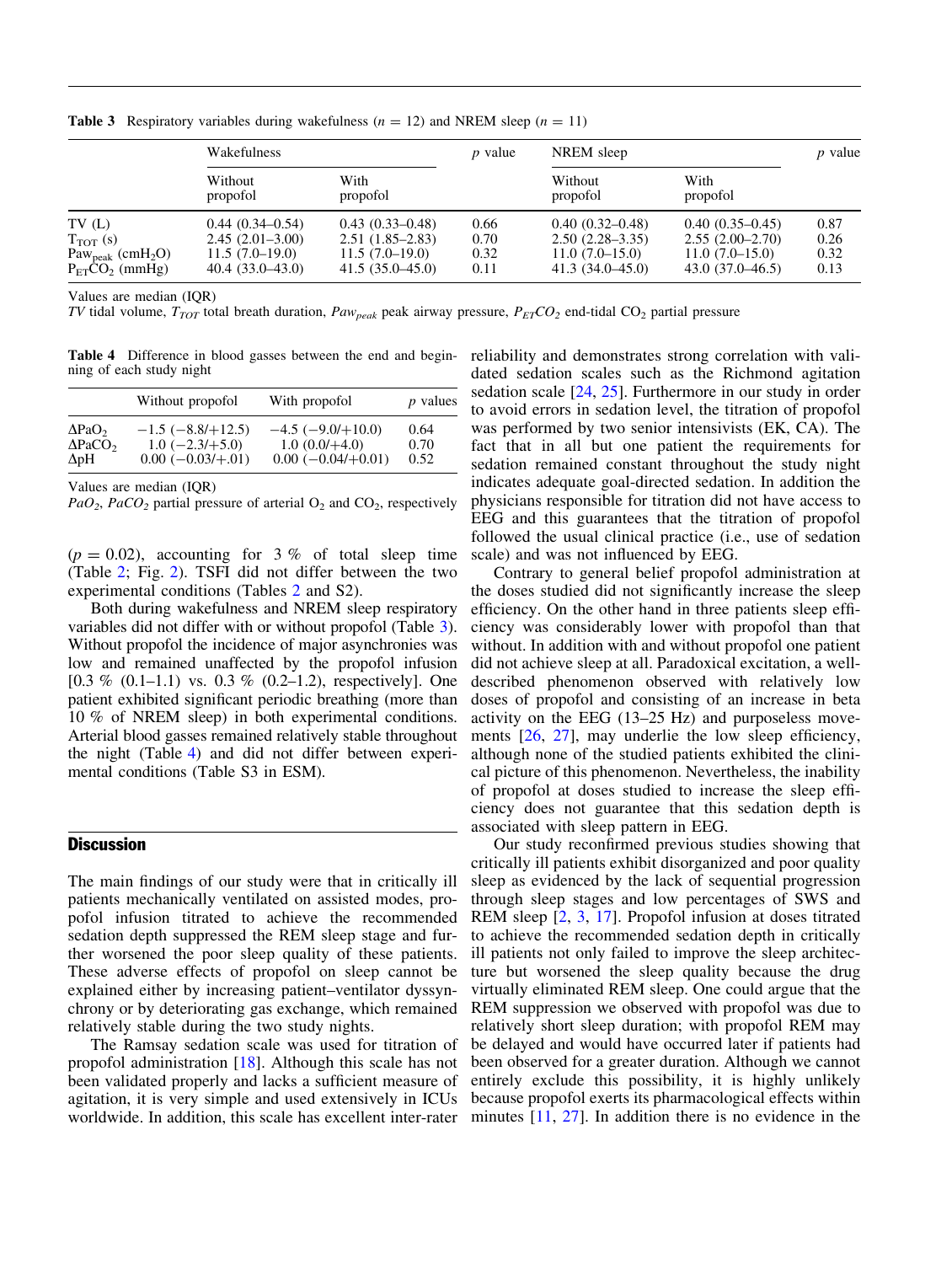literature indicating that the effects of propofol on EEG are time-dependent [\[27\]](#page-5-0).

The clinical implication of propofol-induced suppression of REM sleep in critically ill patients is not known. Notwithstanding that the role of REM sleep in humans has not been clarified [\[28,](#page-5-0) [29\]](#page-5-0), studies have shown that REM suppression causes insomnia, and might affect memory formation [\[30–33\]](#page-5-0). These effects may predispose to delirium and post-traumatic stress disorder (PTSD). Indeed studies in critically patients have shown that propofol administration (as well as other GABA agonists) is an independent risk factor for delirium [\[34,](#page-5-0) [35\]](#page-5-0). In addition indirect evidence in the literature indicates that the inability of critically ill patients to recall memories may be linked to PTSD [\[36](#page-6-0)]. Therefore, propofol infusion by depressing REM sleep might be associated with short-term (delirium) and longterm (PTSD) effects in critically ill patients.

It has been shown in critically ill patients that patient– ventilator dyssynchrony adversely affects sleep quality [\[37\]](#page-6-0). Propofol administration, mainly by decreasing respiratory drive, could influence patient–ventilator dys-synchrony [[21\]](#page-5-0), and thus sleep quality. In our study, however, this was not the case. Propofol, at the doses studied, did not decrease respiratory drive, as indicated by the constant  $PaCO<sub>2</sub>$  and respiratory variables, while the incidence of major patient–ventilator asynchronies remained unaffected. It follows that neither derangement of arterial blood gasses nor increased patient–ventilator dyssynchrony may explain the observed effects of propofol on sleep. Although pontothalamic and hypothalamic pathways might be involved in REM suppression [\[28,](#page-5-0) [29](#page-5-0)], the design of our study does not permit further clarification of the responsible mechanism.

The inability of propofol to improve sleep quality seems to contradict results of studies in rat models showing that propofol may mimic the restorative effects of normal sleep [[13](#page-5-0), [14\]](#page-5-0). Although the apparent discrepancy between these results and ours could be explained by species differences and the critical illness, we believe that the different dosing regimen mainly underlies the discrepancy. Tung et al. [[13](#page-5-0), [14\]](#page-5-0) used doses of propofol several fold higher than those used in the current study. In humans high doses of propofol are associated with loss of consciousness and appearance of delta activity in EEG closely resembling SWS [[15](#page-5-0)]. Collectively these studies and the current one indicate that the effects of propofol on sleep might be dose-dependent.

It is common practice to sedate difficult to wean patients during the night in order to obtain the restorative effects of sleep and thus facilitate the weaning process. Our findings do not support this practice. It is unknown whether an increase in dose in humans can cause restorative effects of sleep, as animal studies indicate [[13](#page-5-0), [14](#page-5-0)]. However, higher doses may depress respiratory drive leading in patients ventilated on assisted modes to hypoventilation and inefficient gas exchange.

Our study demonstrated that the amount of total sleep fragmentation was comparable to that reported in normal subjects in an ICU environment [[38\]](#page-6-0). On the other hand some studies reported considerable sleep fragmentation in critically ill patients [\[2](#page-5-0), [39\]](#page-6-0). We believe that in our patients the relative normal magnitude of sleep disruption may be due to selection criteria, the minimization of noise, nursing, and other interventions, and the use of a single room to study the patients. Nevertheless, in our patients the magnitude of sleep fragmentation was comparable to that observed by Gabor et al. [\[38\]](#page-6-0) and Alexopoulou et al. [\[17\]](#page-5-0) who selected critically ill patients for sleep studies using quite similar patient selection criteria to those in our study.

This study has several limitations. Firstly, in order to facilitate sleep classification using the standard criteria [\[20\]](#page-5-0) a highly selected group of critically ill patients was studied. These criteria have not been developed for critically ill patients in whom atypical sleep pattern such as EEG features of SWS and absence of typical stage 2 sleep (i.e., absence of K complexes and sleep spindles) may be observed [[23](#page-5-0)]. In our study patients with conditions known to be associated with this pattern (i.e., ongoing sepsis) were excluded  $[2, 3]$  $[2, 3]$  $[2, 3]$  $[2, 3]$  $[2, 3]$ . Thus, the results of this study should be applied with caution to a general population of critically ill patients in whom acute critical illness may cause encephalopathy and atypical sleep patterns [[23](#page-5-0)]. Secondly, because of the study design, patients not requiring sedation were studied. In patients needing sedatives for various reasons (i.e., agitation, patient–ventilator dyssynchrony) the results might be different and this is also certainly a limitation. Thirdly, because of the strict selection criteria we applied, the number of patients studied over the 2-year period was small. Nevertheless, the effect of propofol on sleep was rather consistent between patients, partly overcoming this limitation. Fourthly, on both study nights sleep duration was approximately 4 h. This time interval may not reflect the sleep architecture adequately well, particularly in critically ill patients in whom the circadian rhythm is diminished because of disturbances in melatonin secretion [\[1\]](#page-5-0). However, long-term (24 h) polysomnography studies in critically ill patients have shown that sleep architecture and quality did not differ between day and night, indicating that night studies are sufficient to characterize the sleep pattern in these patients  $[2, 3]$  $[2, 3]$  $[2, 3]$  $[2, 3]$ . We think that it is unlikely that long-term sleep studies may modify the results, at least qualitatively.

In conclusion this physiological study shows that propofol administration to achieve the recommended level of sedation in critically ill patients suppresses the REM sleep stage and further worsens the already impaired sleep quality of these patients. These results do not support the use of propofol to facilitate sleep in critically ill patients ventilated on assisted modes.

#### Conflicts of interest None.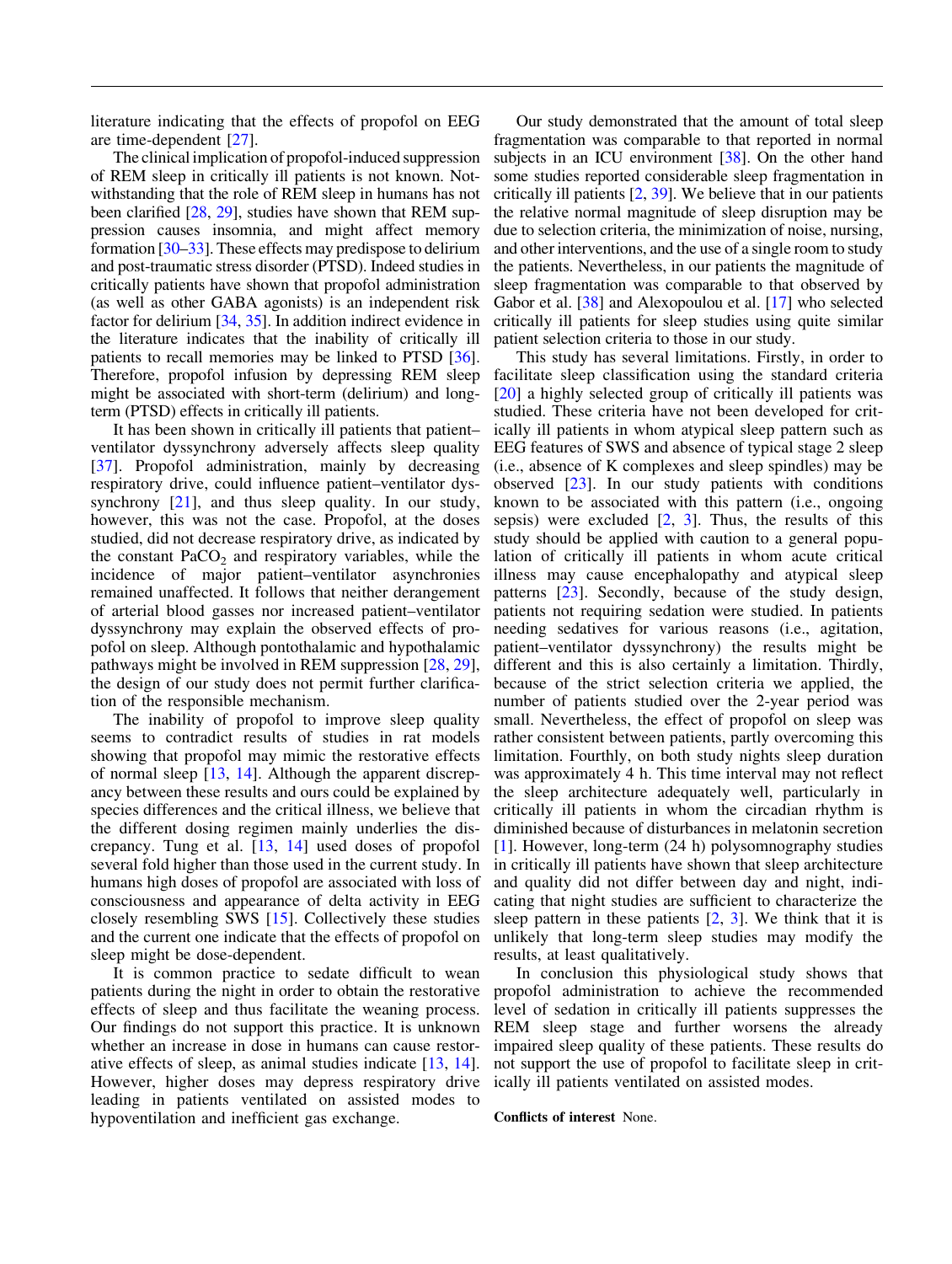## <span id="page-5-0"></span>**References**

- 1. Parthasarathy S, Tobin MJ (2004) Sleep in the intensive care unit. Intensive Care Med 30:197–206
- 2. Cooper AB, Thornley KS, Young GB, Slutsky AS, Stewart TE, Hanly PJ (2000) Sleep in critically ill patients requiring mechanical ventilation. Chest 117:809–818
- 3. Freedman NS, Gazendam J, Levan L, Pack AI, Schwab RJ (2001) Abnormal sleep/wake cycles and the effect of environmental noise on sleep disruption in the intensive care unit. Am J Respir Crit Care Med 163:451–457
- 4. Sin DD, Logan AG, Fitzgerald FS, Liu PP, Bradley TD (2000) Effects of continuous positive airway pressure on cardiovascular outcomes in heart failure patients with and without Cheynestokes respiration. Circulation 102:61–66
- 5. Leung RS, Bradley TD (2001) Sleep apnea and cardiovascular disease. Am J Respir Crit Care Med 164:2147–2165
- 6. McGuire BE, Basten CJ, Ryan CJ, Gallagher J (2000) Intensive care unit syndrome: a dangerous misnomer. Arch Intern Med 160:906–909
- 7. Irwin M, McClintick J, Costlow C, Fortner M, White J, Gillin JC (1996) Partial night sleep deprivation reduces natural killer and cellular immune responses in humans. FASEB J 10:643–653
- 8. Irwin M, Rinetti G, Redwine L, Motivala S, Dang J, Ehlers C (2004) Nocturnal proinflammatory cytokineassociated sleep disturbances in abstinent African American alcoholics. Brain Behav Immun 18:349–360
- 9. Redwine L, Hauger RL, Gillin JC, Irwin M (2000) Effects of sleep and sleep deprivation on interleukin-6, growth hormone, cortisol, and melatonin levels in humans. J Clin Endocrinol Metab 85:3597–3603
- 10. Jacobi J, Fraser GL, Coursin DB, Riker RR, Fontaine D, Wittbrodt ET, Chalfin DB, Masica MF, Bjerke HS, Coplin WM, Crippen DW, Fuchs BD, Kelleher RM, Marik PE, Nasraway SA Jr, Murray MJ, Peruzzi WT, Lumb PD (2002) Clinical practice guidelines for the sustained use of sedatives and analgesics in the critically ill adult. Crit Care Med 30:119–141
- 11. Kress JP, O'Connor MF, Pohlman AS, Olson D, Lavoie A, Toledano A, Hall JB (1996) Sedation of critically ill patients during mechanical ventilation. A comparison of propofol and midazolam. Am J Respir Crit Care Med 153:1012–1018
- 12. Mendel PR, White PF (1993) Sedation of the critically ill patient. Int Anesthesiol Clin 31:185–200
- 13. Tung A, Lynch JP, Mendelson WB (2001) Prolonged sedation with propofol in the rat does not result in sleep deprivation. Anesth Analg 92:1232–1236
- 14. Tung A, Bergmann BM, Herrera S, Cao D, Mendelson WB (2004) Recovery from sleep deprivation occurs during propofol anesthesia. Anesthesiology 100:1419–1426
- 15. Murphy M, Bruno MA, Riedner BA, Boveroux P, Noirhomme Q, Landsness EC, Brichant JF, Phillips C, Massimini M, Laureys S, Tononi G, Boly M (2011) Propofol anesthesia and sleep: a high-density EEG study. Sleep 34:283–291A
- 16. Klimathianaki M, Kondili E, Alexopoulou C, Prinianakis G, Georgopoulos D (2010) Effect of propofol on breathing stability in adult ICU patients with brain damage. Respir Physiol Neurobiol 171:232–238
- 17. Alexopoulou C, Kondili E, Vakouti E, Klimathianaki M, Prinianakis G, Georgopoulos D (2007) Sleep during proportional-assist ventilation with load-adjustable gain factors in critically ill patients. Intensive Care Med 33:1139–1147
- 18. Ramsay MA, Savege TM, Simpson BR, Goodwin R (1974) Controlled sedation with alphaxalone-alphadolone. Br Med J 2:656–659
- 19. Knaus WA, Draper EA, Wagner DP, Zimmerman JE (1985) APACHE II: a severity of disease classification system. Crit Care Med 13:818–829
- 20. ASSM (2007) The AASM manual for the scoring of sleep and associated events: rules, terminology, and technical specification. American Academy of Sleep Medicine, Westchester, IL
- 21. Georgopoulos D, Prinianakis G, Kondili 32. Karni A, Tanne D, Rubenstein BS, E (2006) Bedside waveforms interpretation as a tool to identify patient-ventilator asynchronies. Intensive Care Med 32:34–47
- 22. Thille AW, Rodriguez P, Cabello B, Lellouche F, Brochard L (2006) Patient-ventilator asynchrony during assisted mechanical ventilation. Intensive Care Med 32:1515–1522
- 23. Drouot X, Roche-Campo F, Thille AW, Cabello B, Galia F, Margarit L, d'Ortho MP, Brochard L (2012) A new classification for sleep analysis in critically ill patients. Sleep Med 13:7–14
- 24. Ely EW, Truman B, Shintani A, Thomason JW, Wheeler AP, Gordon S, Francis J, Speroff T, Gautam S, Margolin R, Sessler CN, Dittus RS, Bernard GR (2003) Monitoring sedation status over time in ICU patients: reliability and validity of the Richmond Agitation-Sedation Scale (RASS). JAMA 289:2983–2991
- 25. Sessler CN, Gosnell MS, Grap MJ, Brophy GM, O'Neal PV, Keane KA, Tesoro EP, Elswick RK (2002) The Richmond Agitation-Sedation Scale: validity and reliability in adult intensive care unit patients. Am J Respir Crit Care Med 166:1338–1344
- 26. McCarthy MM, Brown EN, Kopell N (2008) Potential network mechanisms mediating electroencephalographic beta rhythm changes during propofolinduced paradoxical excitation. J Neurosci 28:13488–13504
- 27. Brown EN, Lydic R, Schiff ND (2010) General anesthesia, sleep, and coma. N Engl J Med 363:2638–2650
- 28. Siegel JM (2001) The REM sleepmemory consolidation hypothesis. Science 294:1058–1063
- 29. McCoy JG, Strecker RE (2011) The cognitive cost of sleep lost. Neurobiol Learn Mem 96:564–582
- 30. Fischer S, Hallschmid M, Elsner AL, Born J (2002) Sleep forms memory for finger skills. Proc Natl Acad Sci U S A 99:11987–11991
- 31. Laureys S, Peigneux P, Phillips C, Fuchs S, Degueldre C, Aerts J, Del Fiore G, Petiau C, Luxen A, van der Linden M, Cleeremans A, Smith C, Maquet P (2001) Experience-dependent changes in cerebral functional connectivity during human rapid eye movement sleep. Neuroscience 105:521–525
- Askenasy JJ, Sagi D (1994) Dependence on REM sleep of overnight improvement of a perceptual skill. Science 265:679–682
- 33. Maquet P (2001) The role of sleep in learning and memory. Science 294:1048–1052
- 34. Frontera JA (2011) Delirium and sedation in the ICU. Neurocrit Care 14:463–474
- 35. Vasilevskis EE, Ely EW, Speroff T, Pun BT, Boehm L, Dittus RS (2010) Reducing iatrogenic risks: ICUacquired delirium and weakness– crossing the quality chasm. Chest 138:1224–1233